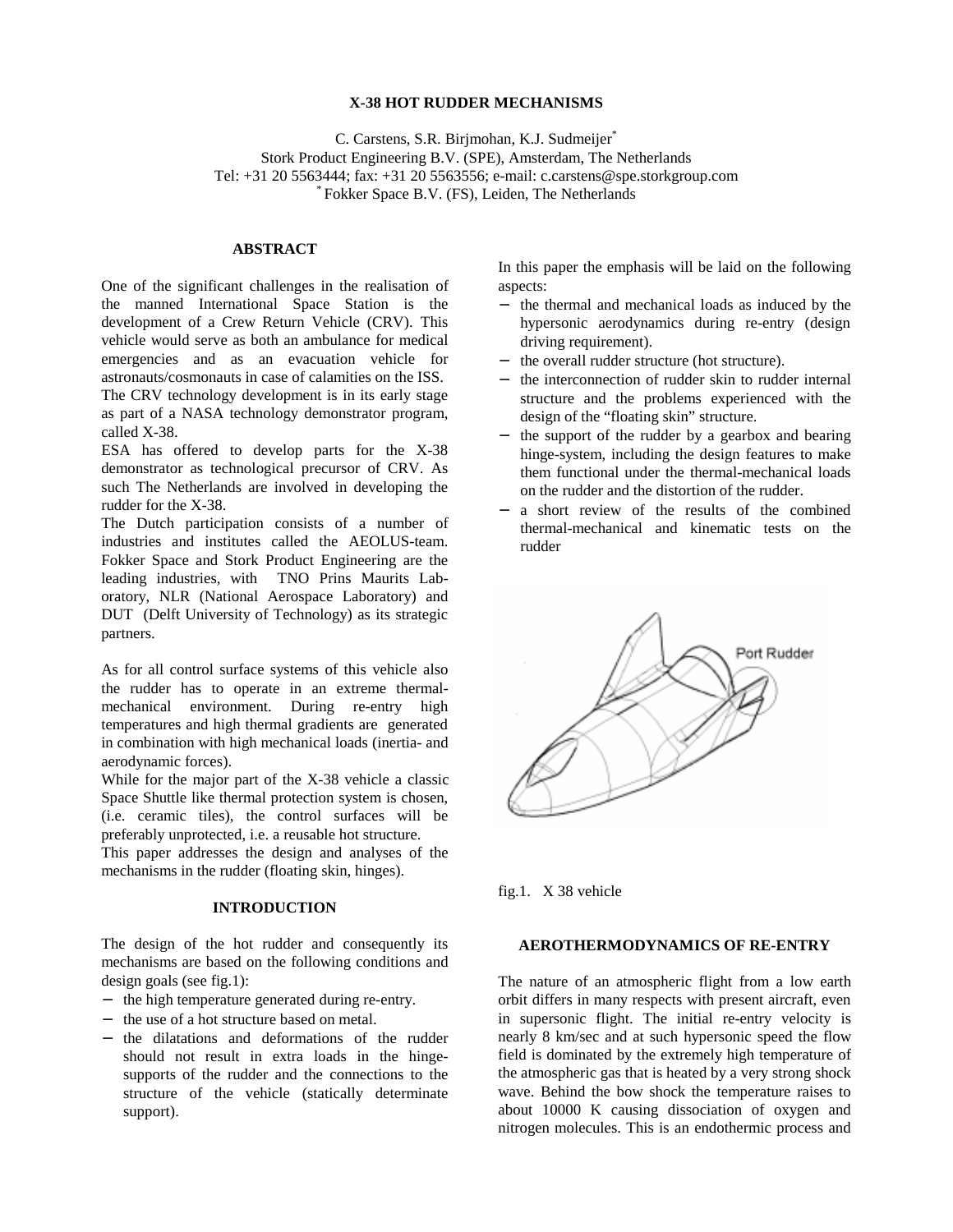the temperature consequently decreases to about 6000 K shortly behind the bow shock. The chemical composition along a streamline is not constant any more and heat transport is associated with dissociation of molecules and recombination of atoms.

The outer skin of a re-entry vehicle is heated in two ways. The friction in the boundary layer caused by very high velocity gradients leads to a high boundary layer gas temperature and a high heat transport to the skin of the vehicle. The second way is the recombination of oxygen and nitrogen at the skin where the skin material acts as a catalyst. This part of the thermal flux depends on the catalycity of the skin surface. Bare metals are highly catalytic, ceramics are very low catalytic. The results of the aerothermodynamic calculations with respect to the skin temperatures versus time are depicted in fig.2. The re-entry starts at an altitude of 120 km.



fig.2 Skin temperature during re-entry.

#### **MATERIAL SELECTION**

Selection of the outer skin material shall be done very carefully. The lessons learned from the US Space Shuttle are that the maintenance costs should be kept as low as possible when reusability is required. Strength and stiffness at elevated temperatures shall be sufficiently high but also protection against the very hot aggressive oxygen in the boundary layer is an important consideration. The temperature of the skin is determined by the balance of heat input by the hypersonic flow, the heat output by radiation and heat flow into the internal structure.

This means that the emission coefficient has a direct impact on the skin temperature, leading to the requirement of a high total emission coefficient of the skin. Most materials and particularly bare metals have a low emissivity so that a coating is needed that is not only low catalytic, but also self healing against damage and resistant to high temperatures and temperature gradients. It may seem that only the notorious material "unobtainium" is able to meet these requirements but surprisingly enough several materials are available that meet these requirements, like some ceramic composites and ODS (Oxidation Dispersion Strengthened) alloys.

However all materials have specific advantages and disadvantages. The rudder team has selected the Nickel based ODS alloy PM 1000 produced by the Austrian company Plansee. This alloy has a good strength and stiffness up to 1250  $\degree$ C (fig. 2) but moreover the alloy naturally develops a dense protective oxide layer of Cr2O3 at high temperatures that protects the material against hot oxygen and this oxide layer also has a high emission coefficient ranging from 0.8 to 0.9.

Extensive testing of the oxide layer by radiation heating revealed the excellent self healing property and the stability under high thermal gradients. Beside these valuable properties the material costs of this alloy are much lower compared to ceramic composites.

#### **HOT STRUCTURE**

The design goal of the X-38 rudder team was the development of a reusable metallic "hot structure" without an external thermal protection system. The term "hot structure" not only indicates that the outer skin will reach a high temperature but also that the load carrying structure itself is hot. The objective is to obtain a design with a lower structural mass than the conventional solution with a cold load carrying structure (mostly aluminium alloy) and thermal protection tiles overhead. During the design phase the inherent disadvantage of metals became manifest: the high thermal expansion coefficient compared to ceramic composites and the steep thermal gradients inside the material caused very high stresses. Extensive thermal-structural analyses proved that the height of a continuous stiffener on the skin, to be used for strengthening and attachment to internal structural parts, has to be limited to 11 mm to avoid fatal thermal stresses.

This problem not only occurs at the stiffeners, but also at the trailing edges between the side skins and the rear skin and at the two bottom edges. The rear skin and the bottom skin are heated much less than the side skins and especially the outboard skin and this causes thermal stresses in the same way.

This made the rudder team conclude that a classic integral box structure using flat skins and sharp edges at the corners is not feasible.

A solution to pass this obstruction is found in a sliding connection of the skin plates at the critical edges in stead of a rigid connection. The capacity of the skin as load carrying part, however, is reduced considerably by this. To compensate for this a stiff and strong truss structure has been applied inside the rudder. This truss frame, to be called rudder frame, is connected to the brackets for the gearbox and the bearing. The skin panels are connected to this rudder frame by means of struts with hinged ends and directed perpendicular to the skin surface, to allow for free expansion, (floating skin) see fig.3 and fig.4. The load carrying task of the skin panels is reduced to take the pressure difference across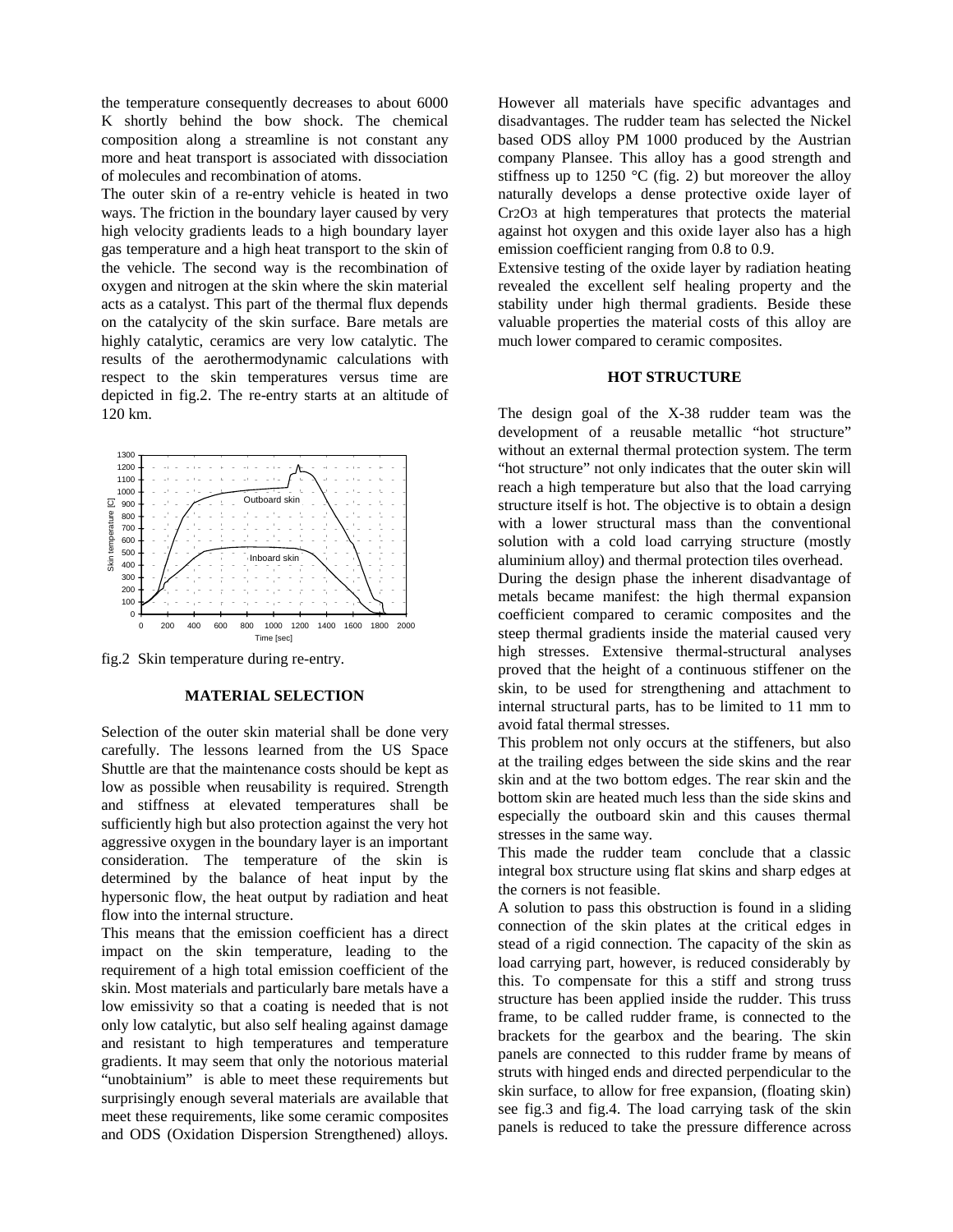the skin and to transfer it through the struts to the rudder frame.

Two options are considered for this frame, a noninsulated PM1000 frame and a frame insulated by a lightweight thermal blanket around it and made of the titanium alloy annealed Ti-6Al-4V. The special designed and tested insulation (type REFREX, supplied by the Dutch company Insulcon), reduces the frame temperature to 400 to 500 °C, suitable for this titanium alloy.

Thanks to the excellent properties of this titanium the mass of a frame made of this material together with the mass of the thermal blanket is lower than that of the PM1000 alternative. Therefore the titanium option is chosen.

The benefit of the thermal protection is not only the lower temperature, but it also the improved temperature distribution over the rudder frame. This reduces the thermal deformation of the rudder, compared with the values predicted for the self supporting skin.

The temperature difference between the rudder frame and the skin, and the difference of the coefficient of thermal expansion of the frame material compared to that of the skin material results in a considerable mutual displacements (in X-Y plane) of the skin and frame. To allow this displacement, the connection of the floating skin panels to the rudder frame has to be statically determinate. This is realised by adding two more connections for in plane support to the already mentioned out of plane support by the struts. One connection of the two is for support in two directions, X and Z and the other one for support in only the X direction. In fig.4 these supports are drawn at the upper left attachment point for the struts (for X direction only) and at the upper right one (for X and Z direction). These lateral displacements are proportional with the distance from the X,Z support and amounts to 6.5 mm. for the farthest strut, corresponding with 4° obliquity. The rotation of the ends of the struts due to this displacement is minimised by making them as long as possible but nevertheless analysis proved the necessity to apply spherical joints at both ends of each struts, as drawn in fig. 4 and 4a .

The number of struts required depends on the capacity of the skin to withstand the pressure difference across the rudder. To increase this load capacity in order to minimise the number of struts as much as possible, stiffeners are made on the inner side of the skins. However the effect of this is limited by the limitation of the height of these stiffeners to the earlier mentioned limit of 11 mm.

The spherical bearings are heated up to the skin temperature, so, they are hot mechanisms pre-eminently for which the following requirements are applicable:

- − operational temperature maximal 1200 °C.
- should be compact, to save mass, not only important for the overall rudder mass, but also

important to avoid accumulation of mass at the skin which increases the thermal stresses.

- enable easy assembly due to the difficult accessibility of most of the attachment points.
- no or very little backlash allowed to ensure a firm connection of the skin , during launch as well as during re-entry.
- − the bearing should be durable, to survive a multitude of re-entries.

In fig. 4 the spherical joint is drawn as a part of the the skin, and in fig. 4a in more detail.

It consists of a specially shaped shaft with cylindrical ends and a sphere in between with two flattened sides.

The purpose of this special shape is that the spherical part of the shaft can pass in just one position through the special cut out in the spherical hole of the strut. In the operational position the spherical shapes fit together, but to achieve this fit the shaft has to be rotated 90°. In this position the shaft is locked.

As the temperature of the strut end is almost equal to the temperature of the skin, the application of the same material as for the skin is evident, i.e. PM1000.

As mentioned before one of the properties of PM1000 is the formation of a dense and self healing oxide layer. These oxide layer is also very hard and this prevents fretting of the moving parts, presuming that the oxide layers are strong enough to carry the contact pressure. For this reason the contact pressure is kept moderate at maximal 60  $N/mm^2$ . The check whether this oxide layer is strong enough has been part of the tests on the rudder. To be sure that a proper oxide layer is already present at the start of the test the parts of this spherical bearing have been pre-oxidised.

# **CONNECTION OF THE RUDDER TO THE FIN STRUCTURE**

Two starting points had large impact on the design of the support of the rudder on the fin structure:

- − the results of an extensive thermo-mechanical analysis on a preliminary design of a rudder with a self supporting skin structure.
- − the choice of the gearbox by NASA for the electromechanical drive system, i.e. a compact double slice gearbox as used in the F16 fighter.

The analysis gave the temperature rise during re-entry of various parts of the rudder, in particular the skins, the internal structure, the brackets for bearing and gearbox.

The temperature of the gearbox and bearings would not exceed 400 °C, a temperature that a mechanism can withstand for a short period of time if it is well prepared for this condition.

This analysis also indicated a "banana" shaped deflection of the rudder due to the temperature difference between the skins indicated in fig.2, especially between the outboard and the inboard skin. At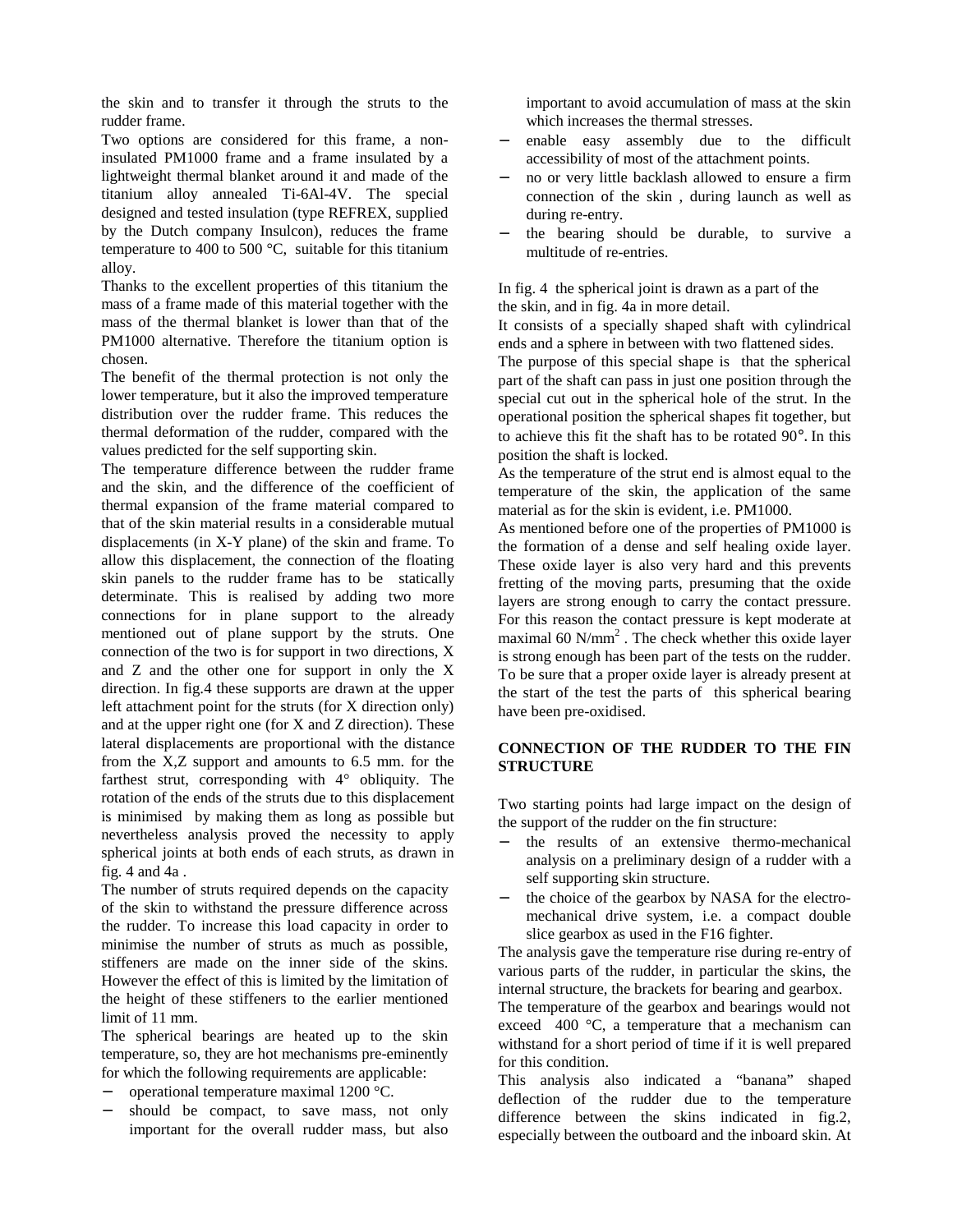the front spar, near the hinge line of the rudder, the out of plane displacement (Y-direction) was predicted at 4 mm and the elongation of the rudder w.r.t. the fin at 10 mm (Z-direction).

The magnitude of this deformation is such that it was decided to make the support of the rudder statically determinate. This means that the rudder has to be supported by just two hinge points. One of them should be the gearbox, while for the other hinge point a bearing is required.

The gearbox is already internally provided with bearings for axial and radial support. This makes it the most suitable of the two to provide the axial support (in Z- direction), see fig. 3 and 5. To reduce the variation of the gap between rudder and fin during the temperature rise of the re-entry, the axial support, the gearbox, should be located as low as possible.

This is also an advantage for the simplicity of the drive. The upper hinge, the bearing, is located high, at the height of the pressure point of the rudder. As a result the bearing will support almost the whole force. introduced by the pressure difference across the rudder. This is the major force in Y-direction. The benefit of this configuration is that the gearbox is relieved as much as possible from supporting loads. It only has to support half of the loads in X-direction and the full axial load in Z-direction.

To prevent a conflict between the axial support of the gearbox and the upper hinge, the upper hinge should allow some axial displacement.

### *brackets for the gearbox.*

The gearbox has a relative small diameter compared with the available width inside the rudder, about half of the width, see fig.5. However , as it is a double sliced one, it means that it is relatively long , with twice as much attachment points as a single slice and that they are spread over a longer distance relative to the length of the fin rudder interface. This makes that the connections of this gearbox to the two sides can be regarded as rigid connection, much more rigid than that of a single slice gearboxes as explained in paragraph *impact of the selected gearbox.*.

Complications in the connection of the rudder with the fin are the previous mentioned dilatations and especially the banana shaped deformation of the rudder. These complication only occurs at the rudder side. At the fin side, which is the cold structure body of the X38, there are no or negligible thermal distortions, and therefore the straightforward connection of the gearbox with fixed brackets to the fin side is chosen. At the rudder side, however, the thermal distortions and the deformations cannot be accommodated by a rigid connection.

Therefore the following statically determinate arrangement is designed, drawn in fig. 3 and 5.

An intermediate bracket is introduced which is rigidly connected with the gearbox by means of 4 pairs of lugs, providing 4 connection points. For the connection of this intermediate bracket to the rudder just two connection points in X-direction are applied, by means of links with spherical journal bearings at the ends.

These spherical bearings ensure that only support in the desired direction occurs, so in X and around Z direction (drive torque) and that there is a freedom to rotate around the X and Y axes.

The distance between the two links is about twice the distance between the lugs, which is favourable for the stiffness and the sensitivity for backlash.

For support in Z and Y direction with freedom to rotate around the X and Y axis, a spherical bearing is located inside the intermediate bracket.

A bracket mounted at the rudder with a shaft at its end fits in the bore of this bearing. It is a sliding fit to prevent any conflict with the already existing support in X-direction. This bearing is not visible in fig.3 and 5.

The intermediate bracket is divided in two parts mutual connected by two hinges, fig.5. This hinge connection, called inter bracket hinge in fig.5, is introduced to allow an expansion of the gearbox, without introducing extra loads on the connections to the gearbox (the lugs). This inter bracket hinge (fig.5 consists of two parts, one at the top side of this bracket and the other at the bottom side. In the space between these hinges the spherical bearing for Y Z support is located, mounted in one of the two intermediate bracket parts.

Analysis has indicated that it is possible to replace this inter bracket hinge by a thin interconnection wall. However, for the demonstration model, to be used for tests, the, in kinematics point of view, more transparent hinge type version is chosen.

The material of the bracket is annealed Ti-6Al-4V, the same material as used for the rudder frame. The similarity of the material is also favourable for compatibility reasons. This material is well suitable for the temperatures for which the brackets are designed,  $300^{\circ}$  C at the gearbox side and  $400^{\circ}$  C at the rudder side.

### *Main bearing and its brackets*

The upper hinge bearing brackets have to allow for thermal expansion of the rudder side w.r.t. the fin side (Z-direction).

This is achieved with a fixed bracket at the fin side and a swivelling bracket at the rudder side with a self aligning bearing mounted in it.

At regular temperature, below 100° C, a spherical roller bearing would be the most suitable bearing, but for the hot environment a special ball bearing has been designed by the bearing company ADR on the basis of a double row angular contact bearing in X-configuration, full complement, so without cage and the maximum number of balls. In the X-configuration, with the race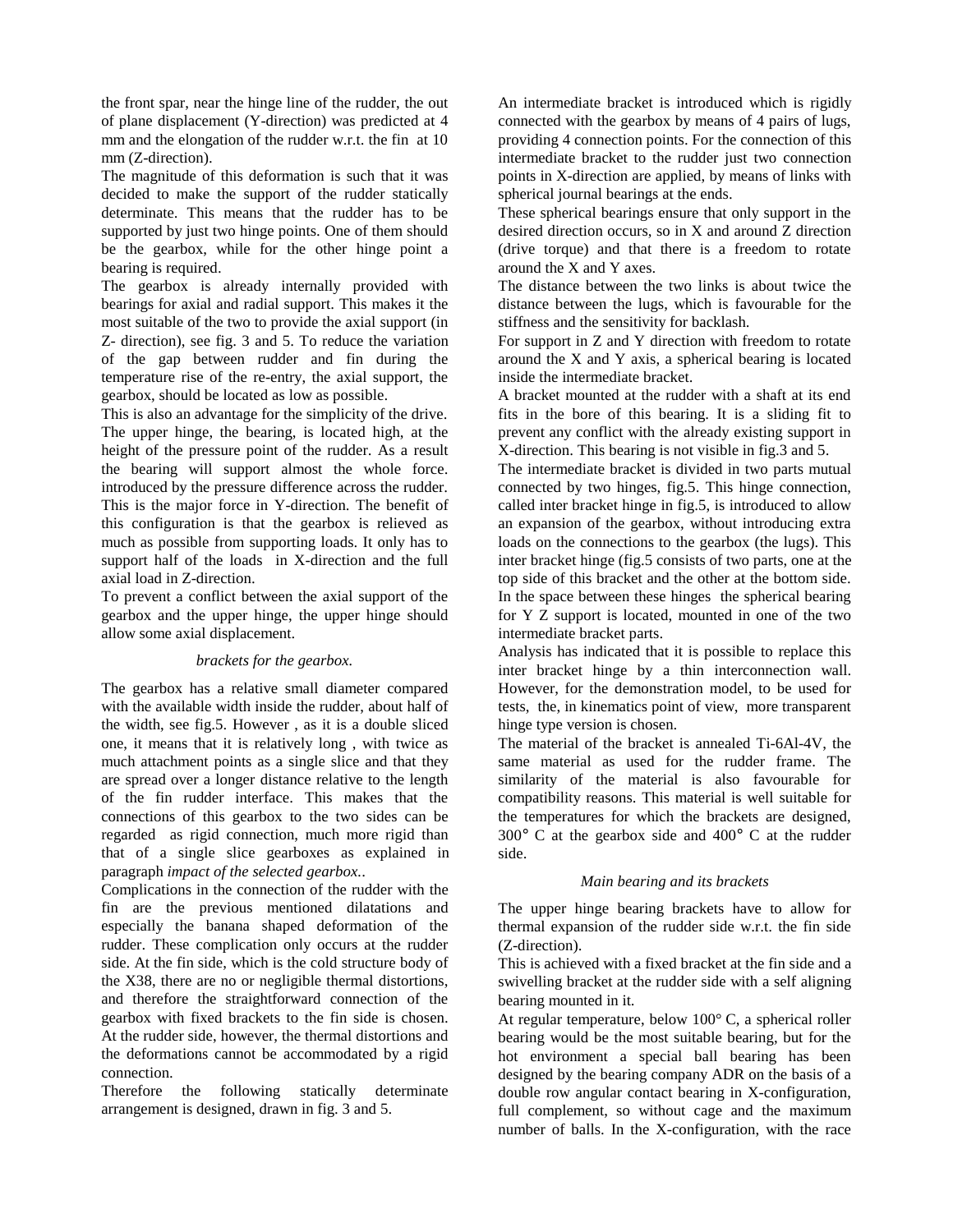curvature well adapted to the contact angle, 0.2° of misalignment can be accepted without loss of load capacity and without introduction of a serious tilt moment .

The bearings are made of a special heat resistant steel, type, AFNOR X40CrMoVN16.2 **,** while the balls are made of AISI M2.

This material is preferred above ceramic, SiN3, for the balls because of the importance for heat conduction to minimise the temperature differences across the bearing. During launch at low temperature as well as during re-entry a backlash free operation of the bearings is required. This means that preload should be present in these conditions. The difference of the coefficients of thermal expansion of the bearing materials  $10.6*10^{-6}/^{\circ}$ C and that of the applied titanium alloy,  $9*10^{-6}\degree$ C is small and analysis showed that preload can be maintained in this temperature range.

The bearing rings are solid lubricated using silver plated on the races of both bearing rings.

For the upper hinge ball bearings are preferred above sliding bearings due to the following considerations:

- large angular travels.
- the maturity of soft metal lubrication in ball bearings.
- the low friction of a rolling element bearing.
- the availability of experience in high temperature applications by the ball bearing manufacturers.
- there is no or very limited experience with sliding bearings at high temperature and large movements.

### *Impact of selected gearbox*

Considering the gearbox brackets as described above, they are based on the selected double slice gearbox. For the hot rudder a single slice gearbox with a larger diameter, to provide the same torque capacity in one single slice , would be much more favourable. The two pairs of lugs at the rudder side would enable direct attachment to the two links to the rudder, making the intermediate bracket superfluous.

In this case a statically determinate support can be realised with a far more simple mechanism.

### **TESTS ON THE DEMONSTRATOR MODEL**

The first version of the hot rudder is the demonstrator model, fig. 6. Its purpose is to be subjected to realistic external and thermal loads in a test set-up to verify the suitability of the design. All the design features as described above are incorporated. Once finished, the D-model design has been analysed thoroughly by a non linear thermal-mechanically FEM-analysis performed with ABAQUS, not only to verify the design, but also to provide a basis for comparison with the test results. The results of the analysis as well as the test results indicated that the two statically determinate supports, one for the skins, the other for the connection

of the rudder to the fin are so effective in blocking the heat transfer to the fin that the temperatures of the gearbox and brackets are much lower (about 200 to 220 °C) than expected by the analysis on the preliminary design. The struts for the skin however are still subjected to the skin surface temperature.

The tests on the rudder are performed at DVLR in Germany, in a test installation that provided the possibility to apply simultaneously mechanical loads, during activation of the drive system of the rudder and the application of the same thermal load as during reentry. The heat flow was generated by a series of high power quartz lamps, covering both skin surfaces, completely, from both sides. The external loads were applied at the ends of the struts.

Fortunately, the rudder has withstood these tests very well, even at 130% of the maximal heatflux and during 11 simulated re-entry cycles without any failure in mechanism and structure. Only a slight deformation on the outboard skin plate, occurred during the first cycle and did not increase during the next thermal cycles. This gave an indication that the fear for high thermal stresses is not overdone.

The test also showed that the prediction of temperatures is reliable, giving confidence in the non linear analysis tools used for the design.

#### **CONCLUSION**

- The presented hot rudder design, survived the thermal-mechanical tests successfully, without failure in structure and mechanism, which proves the feasibility of the whole concept as well as the components.
- − The temperatures predicted in the final analysis were very close to the measured values, proving the reliability of the thermal-mechanical analysis tools. The thermal insulation performed as predicted.
- The combination of statically determinate support of the skins and thermal insulation of the rudder frame resulted in low temperatures in the gearbox, and the bearing and the brackets and in low thermally induced deformation of the rudder frame. Therefore a more classic bracket design might be used in this case.
- However the design of statically determinate support of the rudder as described will be useful in combination with a self supporting load carrying skin design. The Aeolus team still continues the development of this ideal concept.
- − If a statically determinate support is designed for a new control surface, then more attention should be paid to type and optimal outline of the actuator for this support, to avoid complexity as possible.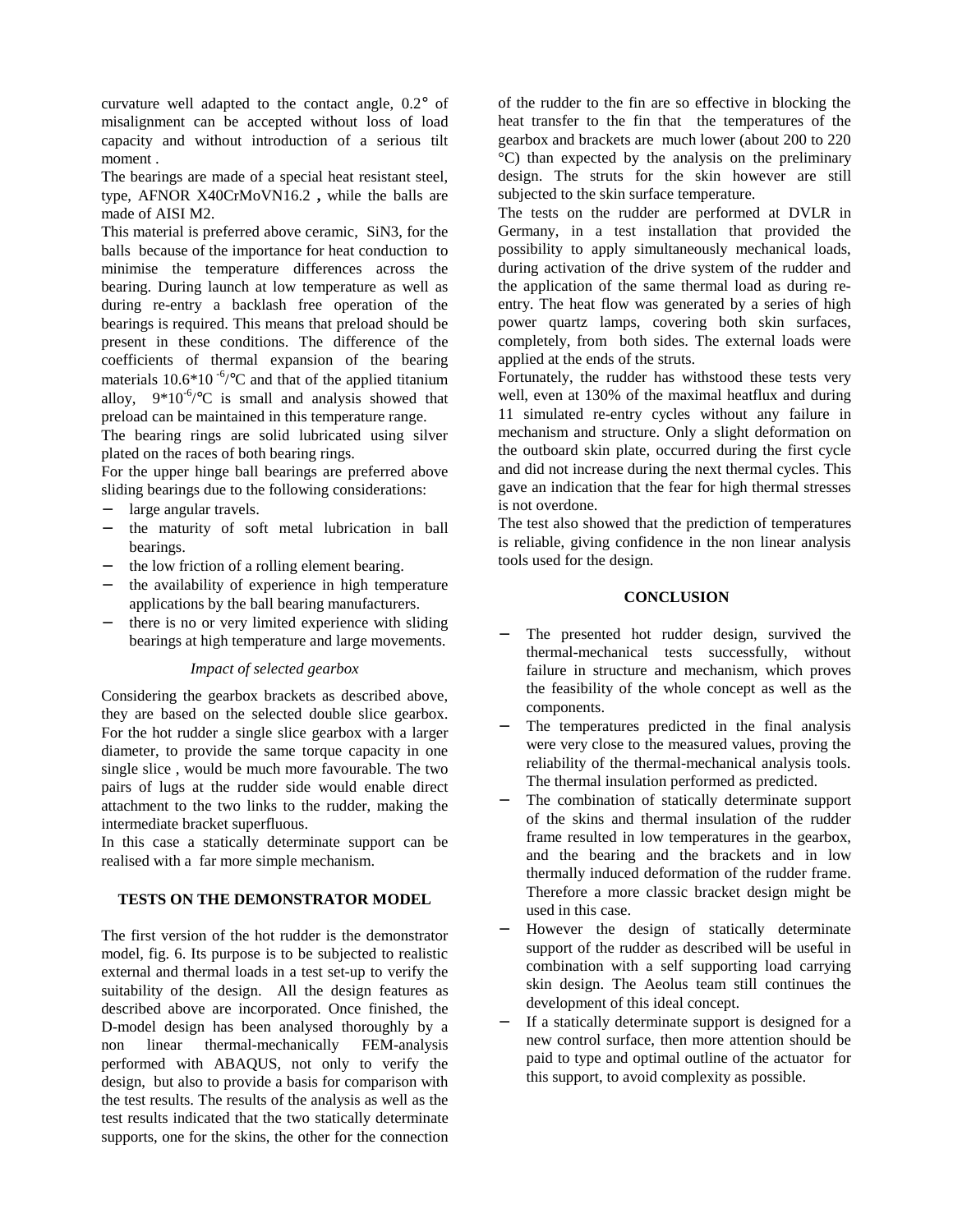

Fig. 3 Rudder frame, exploded view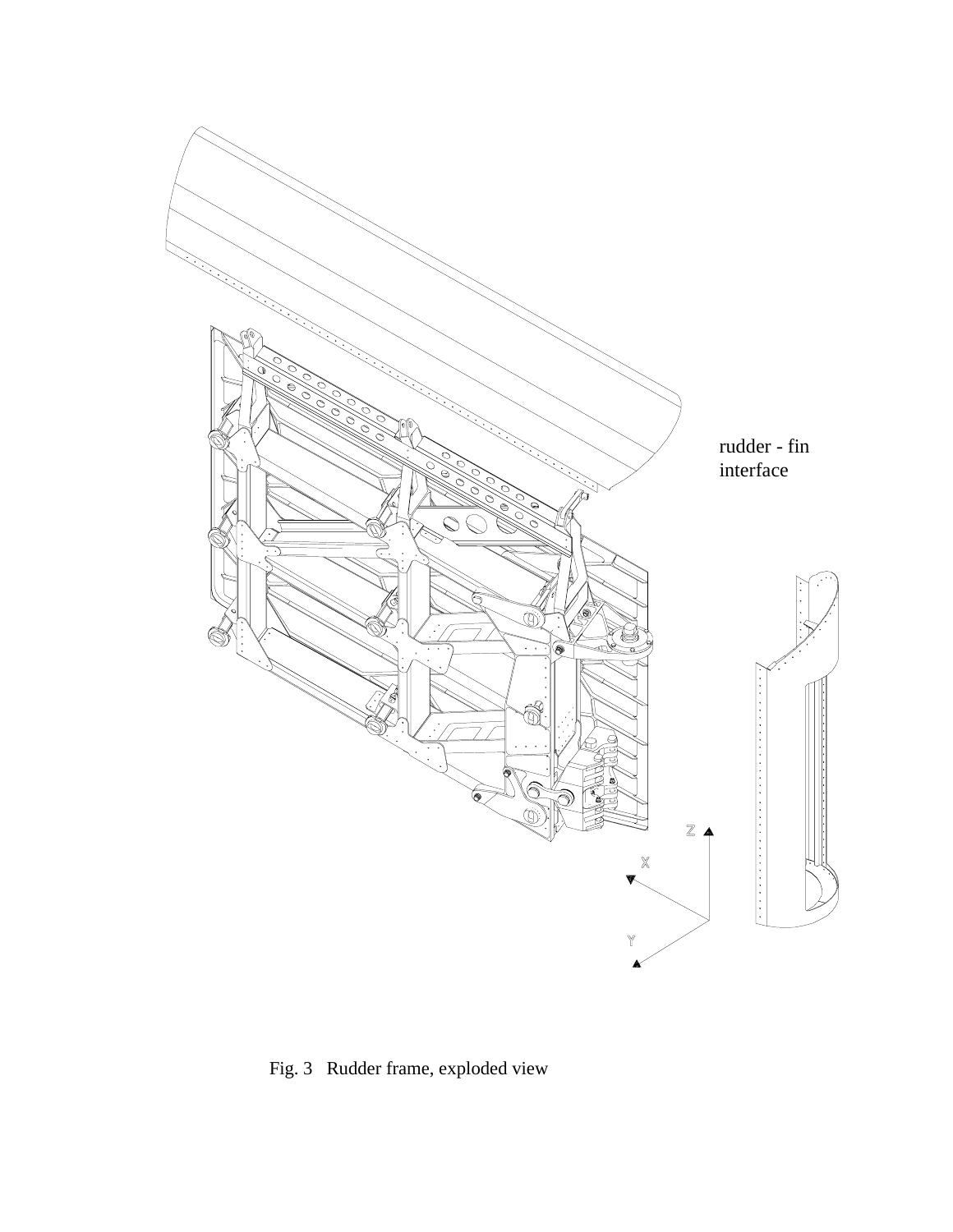

Fig. 4 Skin panel with struts and detail of strut attachment

Fig. 4a Spherical bearing in strut attachment